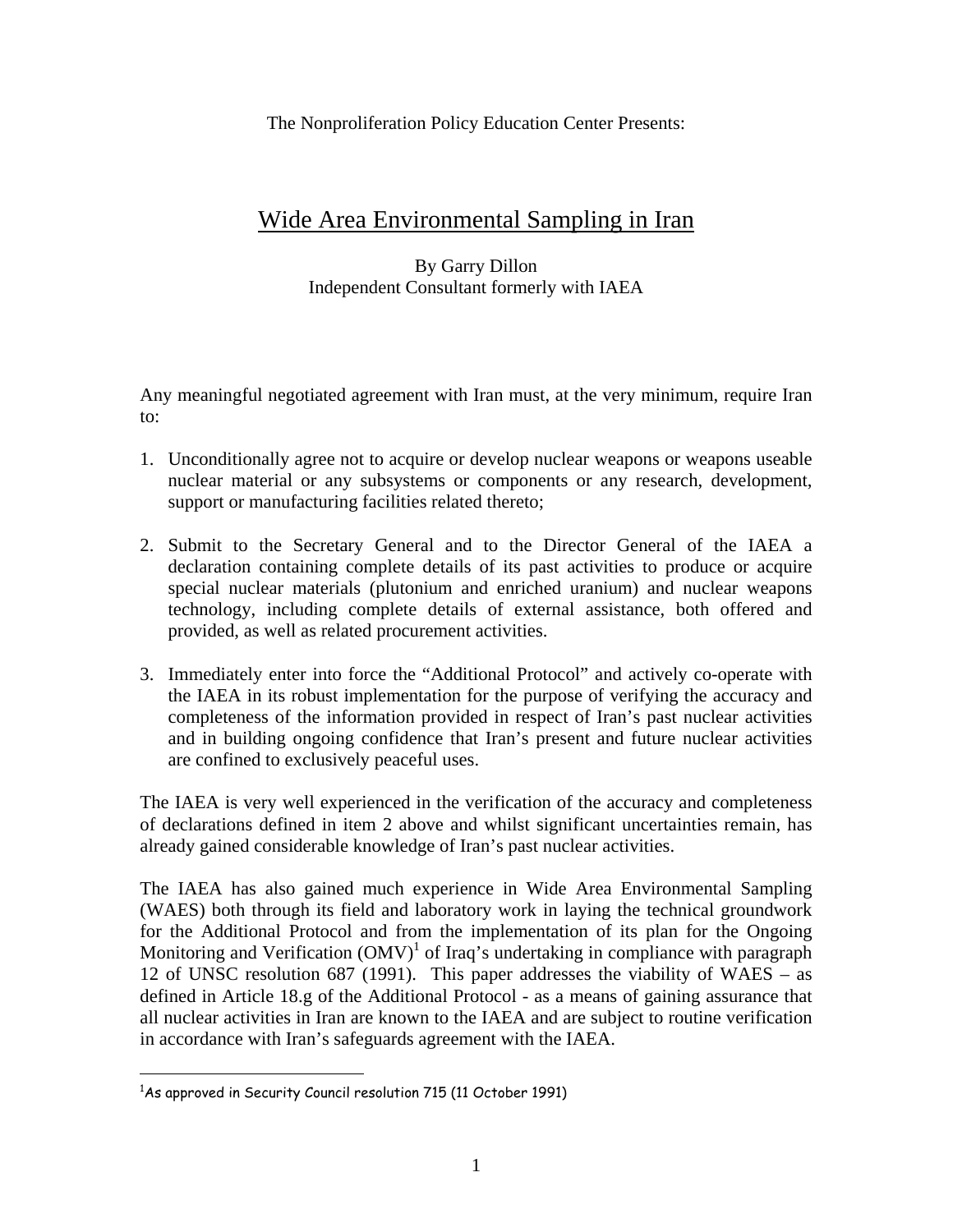The context for the implementation of WAES in Iran would be twofold:

- IRAN is already a potential nuclear weapons state and should Iran so choose, it would be merely a matter of time until it fully developed a production capability for weapons usable nuclear material and its subsequent weaponisation.
- Iran's oft declared peaceful nuclear undertakings might well be genuine but pragmatism requires that comprehensive verification measures be implemented, over a substantial period of time, to build the necessary level of international confidence of Iran's compliance with those undertakings.

# The locations and scope of monitoring activities prescribed by the Additional Protocol

The Additional Protocol defines, inter alia, the locations to which the IAEA may gain "Complementary Access<sup>2</sup>" and specifies the verification measures the IAEA may implement to gain assurance of the absence of nuclear material or nuclear-related activities. The locations fall into three specific categories:

- 1. Locations not holding, or no longer holding, nuclear material
- 2. Locations holding material that has not been processed to a level of purity for it to be suitable for fuel fabrication or isotopic enrichment, or holding material that has been exempted from safeguards verification measures by virtue of its non-nuclear use or nuclear material (typically in the form of waste) judged to be unrecoverable.
- 3. Locations hosting nuclear-related activities but not holding nuclear material.

The verification measures for the three categories comprise a sub-set of the following:

- Visual observation (common to all three categories)
- Collection of environmental samples (common to all three categories)
- Radiation detection and measurement (common to all three categories)
- Non-destructive measurements and sampling
- Item counting

 $\overline{a}$ 

- Application of seals ... and other tamper indicating devices
- Examination of records ... of [nuclear] material
- Other objective measures ... agreed by the [IAEA] Board

<sup>2</sup> Access to locations other than those containing declared nuclear materials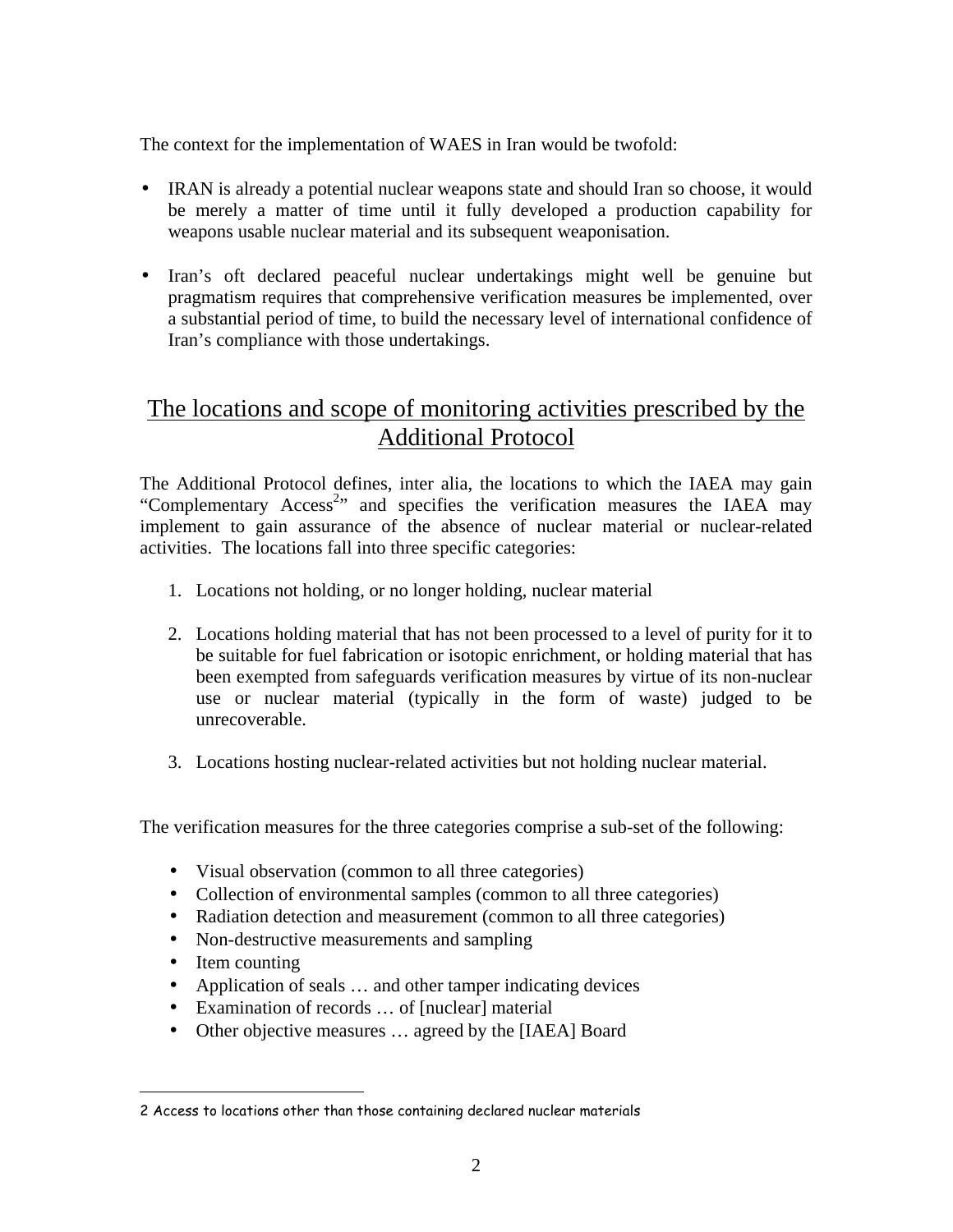These locations and verification activities are summarized in Table 1.

It is clear that, under the Additional Protocol, the IAEA's right of (complementary) access and freedom of choice of verification activities are considerably less than was provided in the case of its OMV plan, implemented in Iraq. Nonetheless, given Iran's active co-operation, there is enough flexibility in the text of the protocol for the IAEA to be able to implement a verification process that would provide substantial assurance of Iran's compliance with its undertakings.

In the special context of this paper two Articles of the Additional Protocol are of fundamental importance:

Article 5.c which would require Iran to "… provide the Agency [IAEA] with access to any location specified by the Agency … to carry out *location-specific environmental sampling* …" and

Article 9 which would require Iran to "… provide the Agency with access to locations specified by the Agency to carry out *wide-area environmental sampling* …"

Article 9, however, goes on to state that "The Agency shall not seek such access until the use of *wide-area environmental sampling* and the procedural arrangements therefore have been approved by the Board and following consultations between the Agency and" [the state]

*Wide-area environmental sampling* is defined in Article 18.g as meaning the collection of environmental samples (e.g., air, water, vegetation, soil, smears) at a set of locations specified by the Agency for the purpose of assisting the Agency to draw conclusions about the absence of undeclared *nuclear material* or nuclear activities over a wide area. *Location-specific environmental sampling* differs only in its application being confined "... at, and in the immediate vicinity of a location …" and that the Agency's conclusions are drawn with respect to that "… specific location …".

It is clear from the foregoing that a legal basis for the implementation of WAES in Iran exists and with the approval of the IAEA Board of Governors and the co-operation of Iran could be implemented. Furthermore, the text of the Additional Protocol underwrites the fundamental value of environmental sampling as a contributing technology to the IAEA's ability to draw conclusions regarding the absence of undeclared *nuclear material* or nuclear activities. However, it is clear that a pre-requisite to the implementation of WAES is a reasonable understanding of the costs involved and the technical resource requirements.

### A notional plan for the implementation of WAES in Iran

There is no particular complication to the "front-end" of environmental sampling, it is simply a matter of determining what kind of sample is most appropriate and at which and how many locations the samples should be taken. The premise on which WAES is based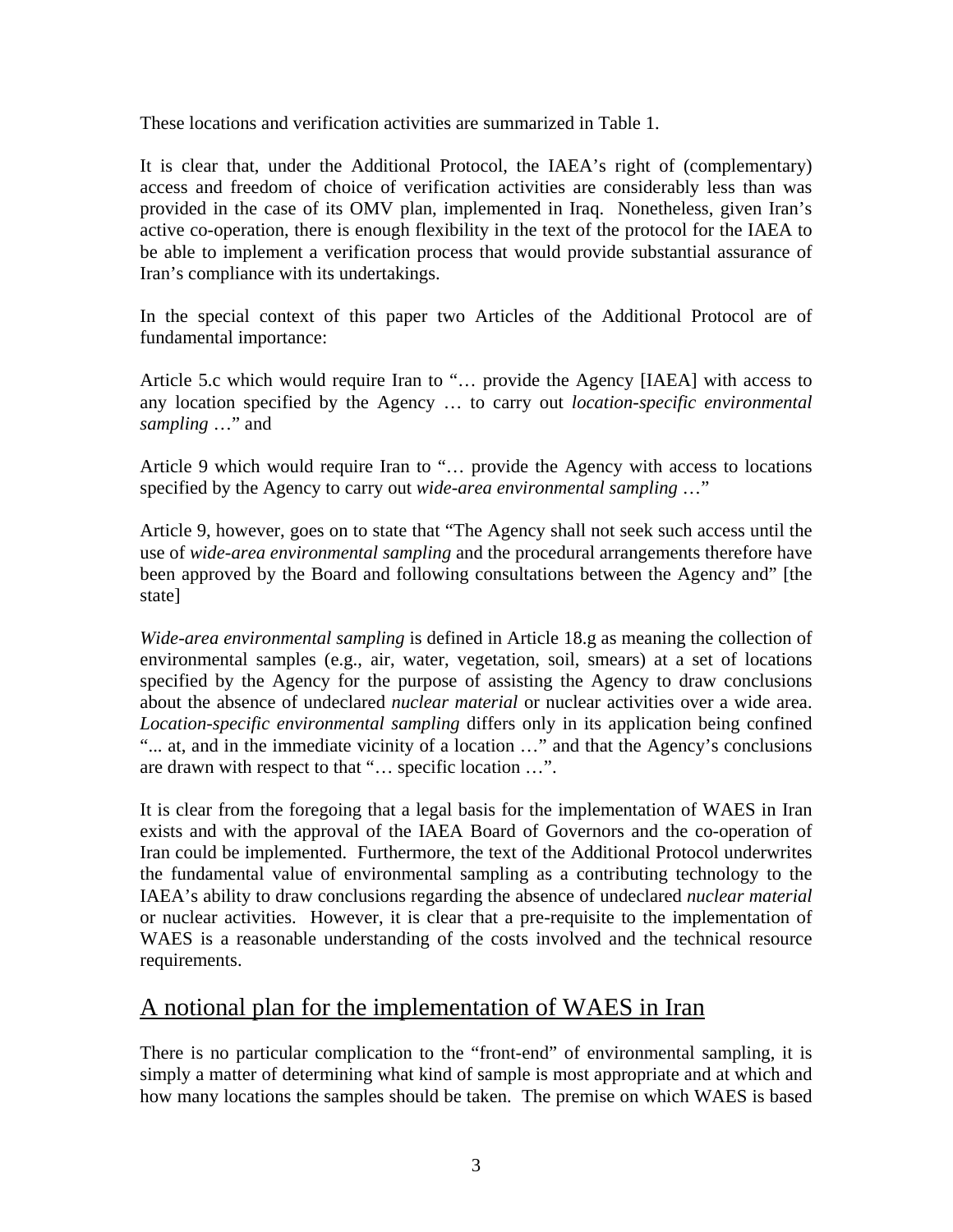is that any significant activities related to the processing of nuclear material would result in a detectable impact on the environment – either from chronic low-level releases or an acute high-level release following a processing malfunction.

In the context of a clandestine enrichment facility WAES would be focused mainly on the detection of uranium but also on related processing elements such as fluorine. Due to its ubiquity, the mere detection of uranium is of little significance unless it is detected in concentrations markedly different from those occurring naturally in the area sampled or the relative abundance of the U235 isotope is greater than .71%.

WAES is further complicated by the fact that in a state such as Iran with a history of uranium processing activities, analysis of deposition samples (such as surface smears or vegetation) would not be able to readily distinguish whether the material deposited was a result of current nuclear activities or originated from past activities. Although vulnerable to re-suspension complications, it is now widely accepted that the sampling of air for the collection of particulate and gaseous matter is the most reliable and unambiguous means of detection of current nuclear activities. A variety of designs of air-samplers exist ranging from those little more sophisticated than a domestic vacuum cleaner to those capable of continuous analysis of the collected matter combined with the capability to transmit the results of that analysis to an headquarters control room.

However, the IAEA's experience, in Iraq, shows that simplicity of design and robustness of construction are likely to provide the most reliable performance. Ideally, the airsampling equipment would be housed within a small trailer or road vehicle and would have battery back-up and the capability to transmit alarm annunciations to an appropriate IAEA control and supervision location in the event of loss of power supplies or tampering. The transportability of the air-sampling station enables the grid to be readily adjusted or, if appropriate, completely redesigned.

Nuclear forensics have achieved such extraordinary sensitivities that it virtually impossible to sanitize radioactively contaminated surfaces or to avoid the detection of leakages of radioactive gaseous or liquid effluents. For example analysis of environmental samples – airborne particulate matter, water, deposited or sedimented materials – is capable of detecting the presence of uranium down to a few millionth, billionth, billionth parts of a gram. However, even with such sensitivities it has to be recognized that the concentration of any environmental contamination reduces inversely and non-linearly with the distance from the point of release. The actual reduction would be a function of terrain and the prevailing meteorological conditions.

A detailed topographical / meteorological study would thus be required to determine a practical detection range based on an assessed notional release and the practical limits of sample analysis. It is, of course this "detection range - R" that will determine the grid array of the air sampling stations and thus the related capital equipment costs, in-field service personnel resources costs and analytical costs.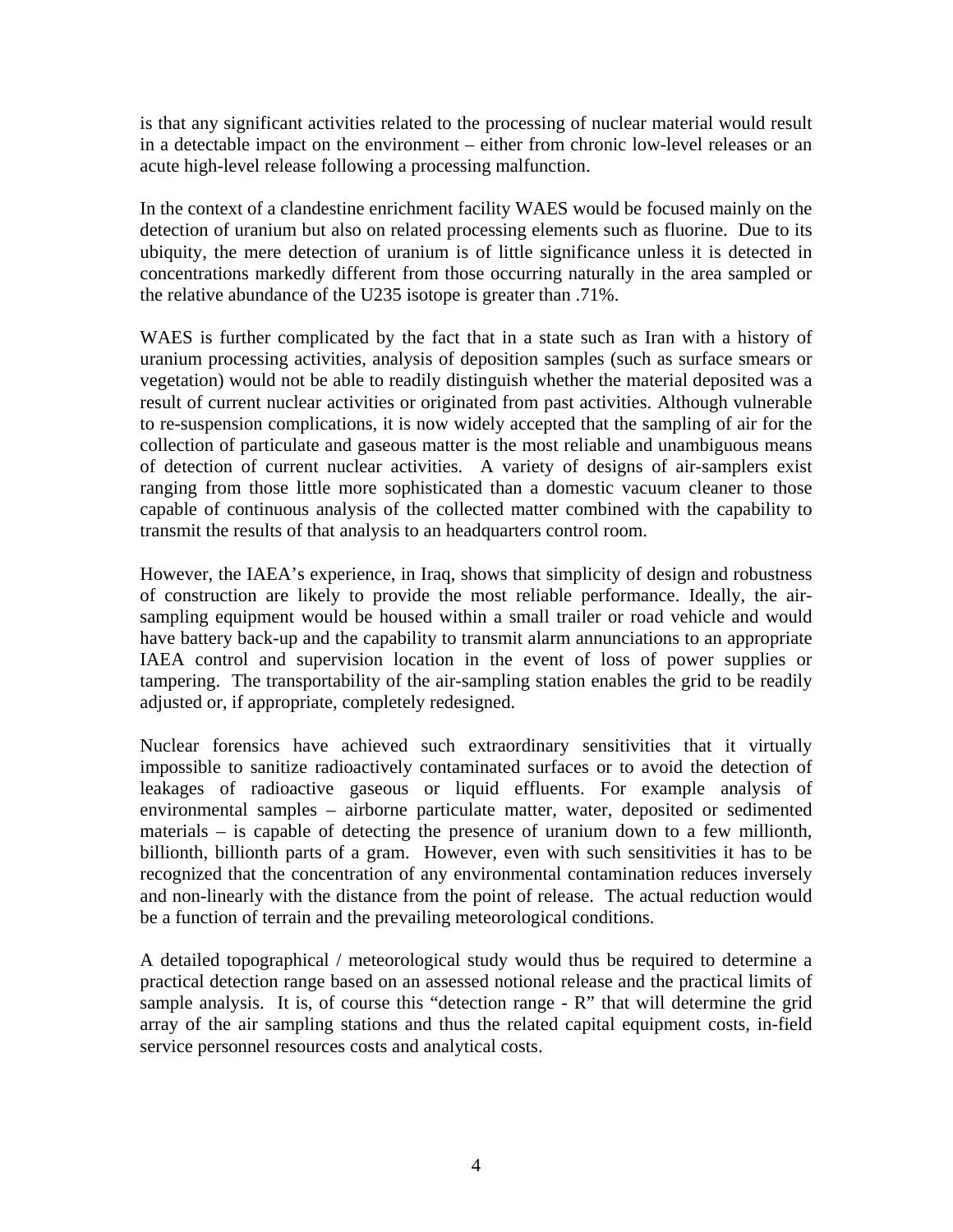For purposes of this notional plan, it is assumed that air-sampling stations would be set up on a regular square grid with the diagonal separation of the air-sampling stations equal to the detection range. It follows that the grid would be of side  $R/\sqrt{2}$  with a corresponding grid-element area of  $R^2/2$ . As a first approximation the number of airsampling stations could be calculated by dividing Iran's superficial area by the area of a single grid element. However, it would also be necessary to recognize the need for additional sampling stations to cover the perimeter of the grid. Again for purposes of illustration, the number of additional air-sampling stations is derived from the state's land boundary divided by  $R/\sqrt{2}$ .

Iran is not a small country and covers an area of some 1.65 million square kilometers with a land boundary of 5,400km. Based on the foregoing assumptions a sampling network designed around a detection range of 10km would require an unmanageable 33,764 air-sampling stations and even stretching the detection range to 100 kilometres would still require some 400 air sampling stations. As was the case in Iraq it is likely that the relatively high levels of atmospheric dust would require frequent sample changing to avoid blockage of the collecting media. Assuming, therefore, that samples were changed on a bi-weekly basis a 400 station network would generate some 10,400 samples per year.

A cost assessment of 400 station network is shown in Table 2

The data in Table 2 is produced simply to illustrate operational costs and should not be interpreted to suggest that the exampled network is capable of providing meaningful detection sensitivities. Indeed, the mountainous nature of much of the Iranian terrain will complicate the country specific topographical and meteorological study and is likely to indicate the need for a non-uniform grid including areas requiring a more closely spaced grid.

Regardless of these complications, the table does show that the most critical component of overall cost is sample analysis, contributing, as it does, to more than 60% of the costs in the illustrative model. Furthermore, the data do not include the complementary environmental samples (herbage, smears, water etc.) that should be collected. Although these samples could be collected without additional labor or equipment costs they could potentially more than double the analytical load, pushing the total annual cost towards \$30 million. Even without this extra burden the number of samples generated, in the Table 2 example, far exceeds the currently available international analytical resources, at the very highest level of sensitivity.

It should also be recognized that at \$30 million these notional costs represent about 25% of the total annual operating budget of the IAEA Department of Safeguards, including voluntary contributions from motivated member states. At first glance such costs seem inordinately high. However, it is merely necessary to change the comparator to, for example, the annual cost of the military action in Iraq or the "replacement costs" of Manhattan following the explosion of a 50 kiloton device to make the costs appear to be an entirely worthwhile investment.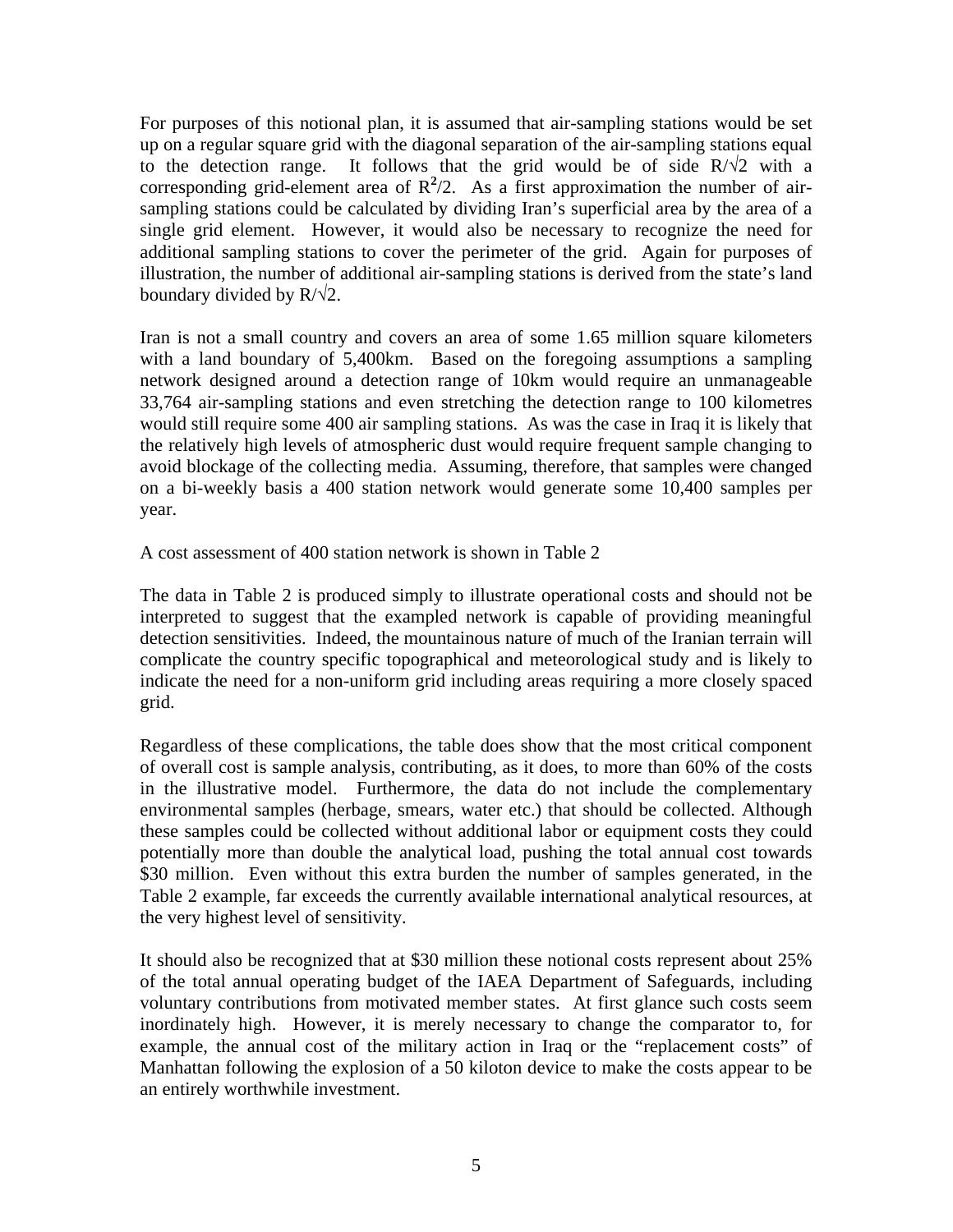The notional case outlined in Table 2 will clearly contain inaccuracies and is presented merely to arrive at an "order of magnitude" costing of WAES in the Iran context. However, many obvious refinements are available:

One such refinement would be to carry out a detailed analysis of Iran, on the basis of a 10km grid, and to weight each grid section with respect to any attributes therein which could contribute to sustaining clandestine nuclear activities. Such attributes would include, for example, access to power and water supplies, population centers, road and rail transport and geological conditions compatible with under-grounding. On the basis of this analysis it would be possible to determine those "high-potential" areas of the country worthy of continuous and intensive monitoring activities – probably less than 10% of the total area. Within the so-termed high-potential areas air-sampling stations would be positioned in conformity with location-specific detection range calculations. Areas of significantly lesser potential would be subject to less intensive sampling and analysis.

Another simple refinement is available in the analytical process in that portions of samples from contiguous locations could be blended and analysed as a composite batch sample. Should analytical results from the composite sample so indicate the individual sample-portions could then be analyzed. It should also be recognized that WAES serves, at least in part, as a deterrent and provided the "target" is unaware, its effectiveness is undiminished regardless of whether all or only a fraction of the samples collected are actually analyzed.

Yet another refinement would be to either complement or entirely replace WAES by multiple *location-specific environmental sampling* wherein the locations would be chosen of the basis of its high-potential to support undeclared nuclear activities or on the basis of information provided to or independently developed by the IAEA. It is clear that motivated member states should be investing considerable resources in gathering information relevant to Iran's professed peaceful uses of nuclear energy for example by aerial/satellite surveillance, telecommunications monitoring and export / import monitoring. It is equally clear that those states should be in a position to provide "cues" to the IAEA to identify locations worthy of *location-specific environmental sampling* and as appropriate *complementary access.*

### Recommendations

1. If not already "work in progress" the IAEA should commission a working group, of internal and external experts, to design a plan for the implementation of WAES in Iran based on a detailed analysis of the topographical and meteorological characteristics of its various regions. The plan should include realistic cost analyses and address the various options available between full-scope WAES and the targeted/cued implementation of multiple *location-specific environmental sampling* campaigns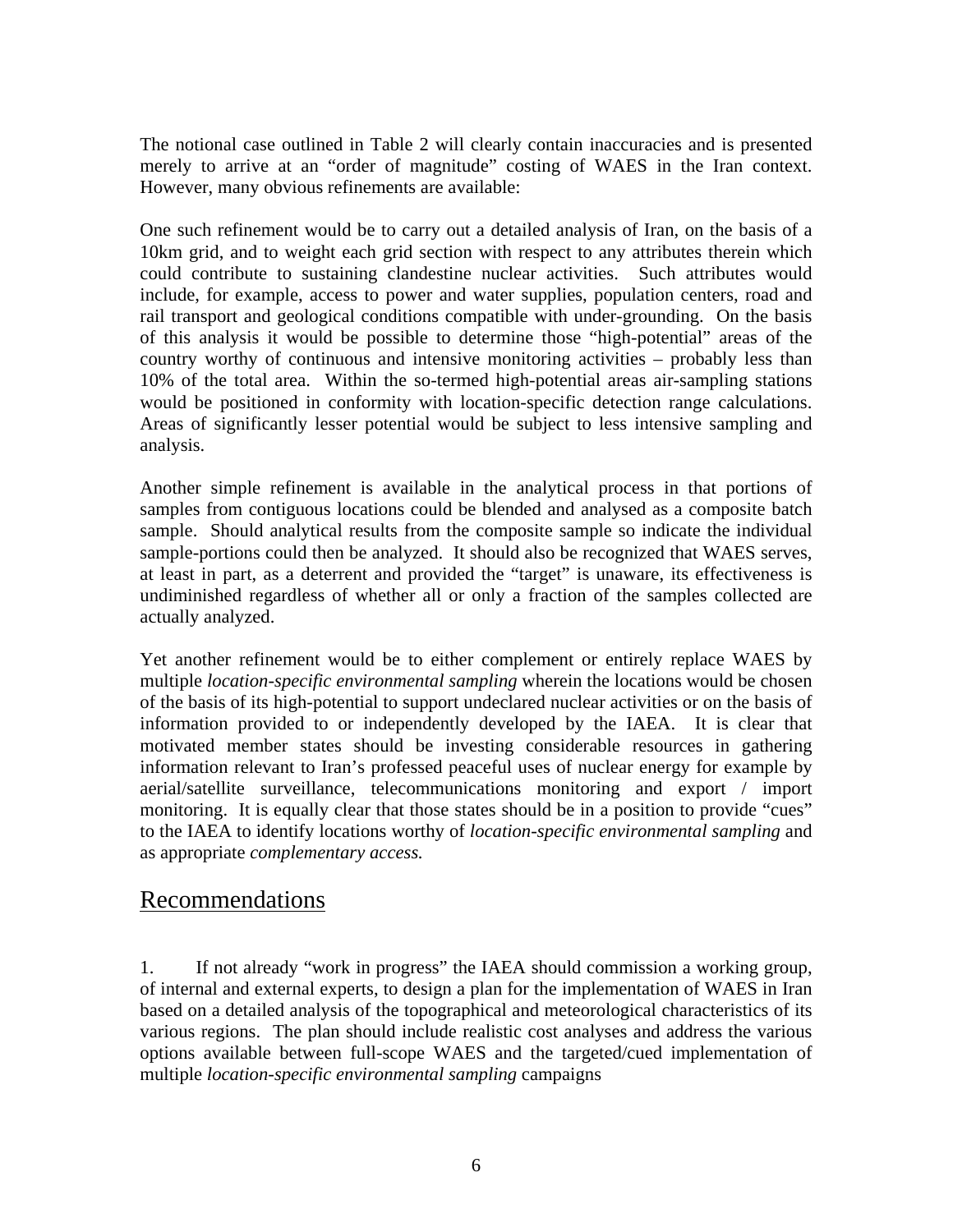2. Motivated IAEA member states should re-evaluate their relevant information gathering system and establish formal pathways for the prompt transmission of information to the IAEA.

3. Those states having high sensitivity analytical capability – principally USA, UK and France - should invest significantly in the expansion and further development of those capabilities to ensure that the international community will be in a position to satisfy the demand in the event that it becomes necessary/appropriate to implement WAES in Iran or elsewhere.

4. The IAEA Board of Governors should address the question of funding for the implementation, as necessary, of WAES. Too often in the past too many IAEA member states have been more focused on the financial savings that could result from the evolution of safeguards technologies and approaches. It is time to recognize that the cost of international nuclear material safeguards is trivial when compared to the financial burden of pragmatic "worst case scenarios" that might result from failure to implement robust safeguards measures at the leading edge of technological excellence.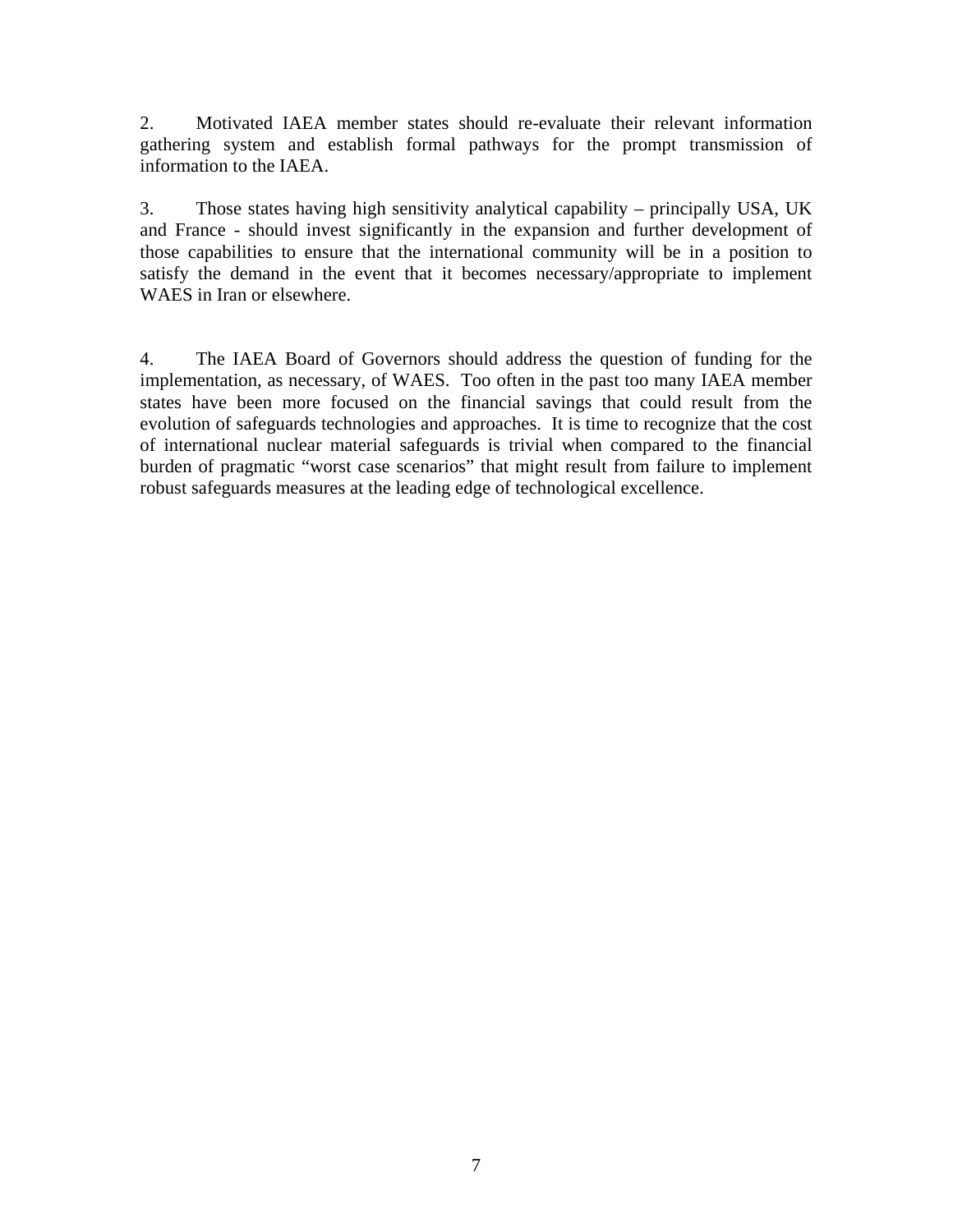Table 2 – Notional cost assessment of a 400 air-sampling station network

| Detection range (km)                                      | 100          |
|-----------------------------------------------------------|--------------|
| Number of air sampling stations                           | 400          |
| Equipment and installation cost per unit                  | \$10,000     |
| Amortization period (years)                               |              |
| Equipment and installation costs per year                 | \$1,333,000  |
| Number of service visits/year per installation            | 26           |
| Servicing capacity (units/day $-2$ person team)           | 3            |
| Servicing resources required (person-years <sup>3</sup> ) | 40           |
| Field Office resource requirements (person-years)         |              |
| Personnel costs including travel and accommodation        | \$5,000,000  |
| Number of samples collected for analysis                  | 10,400       |
| Cost per analysis                                         | \$1,000      |
| Total analytical costs                                    | \$10,400,000 |
| Total annual costs including equipment amortization       | \$16,733,000 |
| Notional overall annual cost/air-sampling station         | \$41,833     |
| Notional overall cost per analytical result               | \$1,610      |

The above data do not include the complementary environmental samples (herbage, smears, water etc.) that should be collected. Although these samples could be collected without additional labor or equipment costs they could potentially more than double the analytical load, pushing the total annual cost towards \$30 million. Even without this extra burden the number of samples generated, in the above example, far exceeds the currently available international analytical resources, at the very highest level of sensitivity.

 $\overline{a}$ 

 $^3$  Assuming a 3 month tour of duty and a 6 day working week and taking into account annual leave, official holidays and compensatory time off week 1 person year equates to 170 inspection days